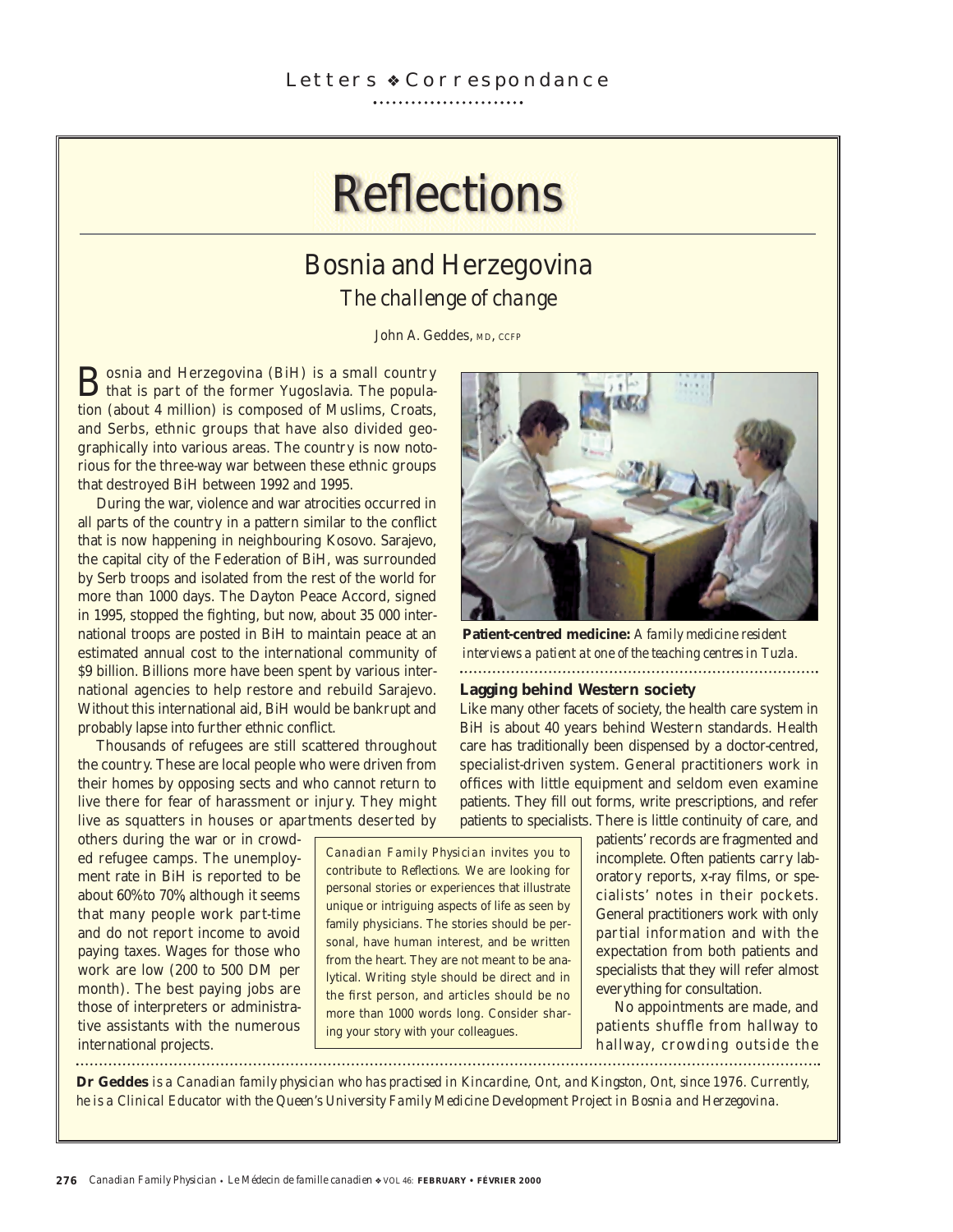

**Less than optimal way of life:** *Despite working 13 hours a day, 7 days a week, this young baker usually has a friendly greeting for his customers.*

doctor's door and jostling with others to be first in line. Although some medications are available for pensioners and refugees through humanitarian pharmacies, they are in short supply and are often prescribed inappropriately. Practising GPs have little opportunity to access up-to-date medical information. Some GPs working in small villages have likely widened the scope of their activity to be more like that of family practitioners.

#### **Reorganizing the health care system**

In an attempt to upgrade the primary care system in BiH, the Department of Family Medicine at Queen's University in Kingston, Ont, started a 3-year project in March 1997 to develop family medicine in BiH. Funding for the project comes from the Canadian International Development Agency (CIDA). This initiative was in response to a request from the University of Sarajevo and the Federal Health Ministry to help reorganize the out-of-date and inefficient primary health care system. The goals of this development project are:

- to assist with health care reform that will support introduction of a specialty of family medicine,
- to review and upgrade teaching of family medicine principles in the undergraduate medical program, and
- to start family medicine training centres for postgraduate training of residents who will specialize in family medicine and to help with faculty development for these sites.

Initially the project was to involve universities in Sarajevo and Tuzla, but in 1998 the grant was extended to involve the university at Mostar and also in Banja Luka, which is in the primarily Serb Republika Srpska.

In all of these sites, specific training in family medicine (general principles and specific clinical topics) will be incorporated into the undergraduate curriculum. The Federal Ministry of Health has declared family medicine a legitimate specialty, paving the way for developing departments of family medicine at the universities. Family medical teaching centres are being established in each city with learning resources, including books and computer equipment made available to residents and students. An appointment system will be an integral part of the family medical centres, and comprehensive, problem-oriented records will be kept for all patients. The hope is that, gradually, patients, specialists, and government will realize that an accessible and welltrained primary care sector can help provide better, more efficient care. The new family physician specialists will have a wider scope of activity than the current GPs and will be able to provide comprehensive care to patients of all ages.

#### **Overwhelmed by the damage**

I am a Canadian family physician who became involved with the project in March 1998 and am now spending about half my time in BiH helping to teach residents and assist with faculty development.

While in BiH, project staff live in Sarajevo, traveling to the other sites as necessary. Sarajevo, the site of the Winter Olympics in 1984, is a city of 300 000. The centre of town has busy narrow streets crammed with illegally parked cars and a main central walking mall that is always full of people of all ages strolling and talking. In the summer months many outdoor cafés can be found, with friends chatting over coffee or a beer. On first glance it might appear to be an average European city. But on further observation it is clear that many of the people have a fixed, stoical look on their faces. They seldom make eye contact with strangers. They look worn and appear to be resigned to a less than optimal way of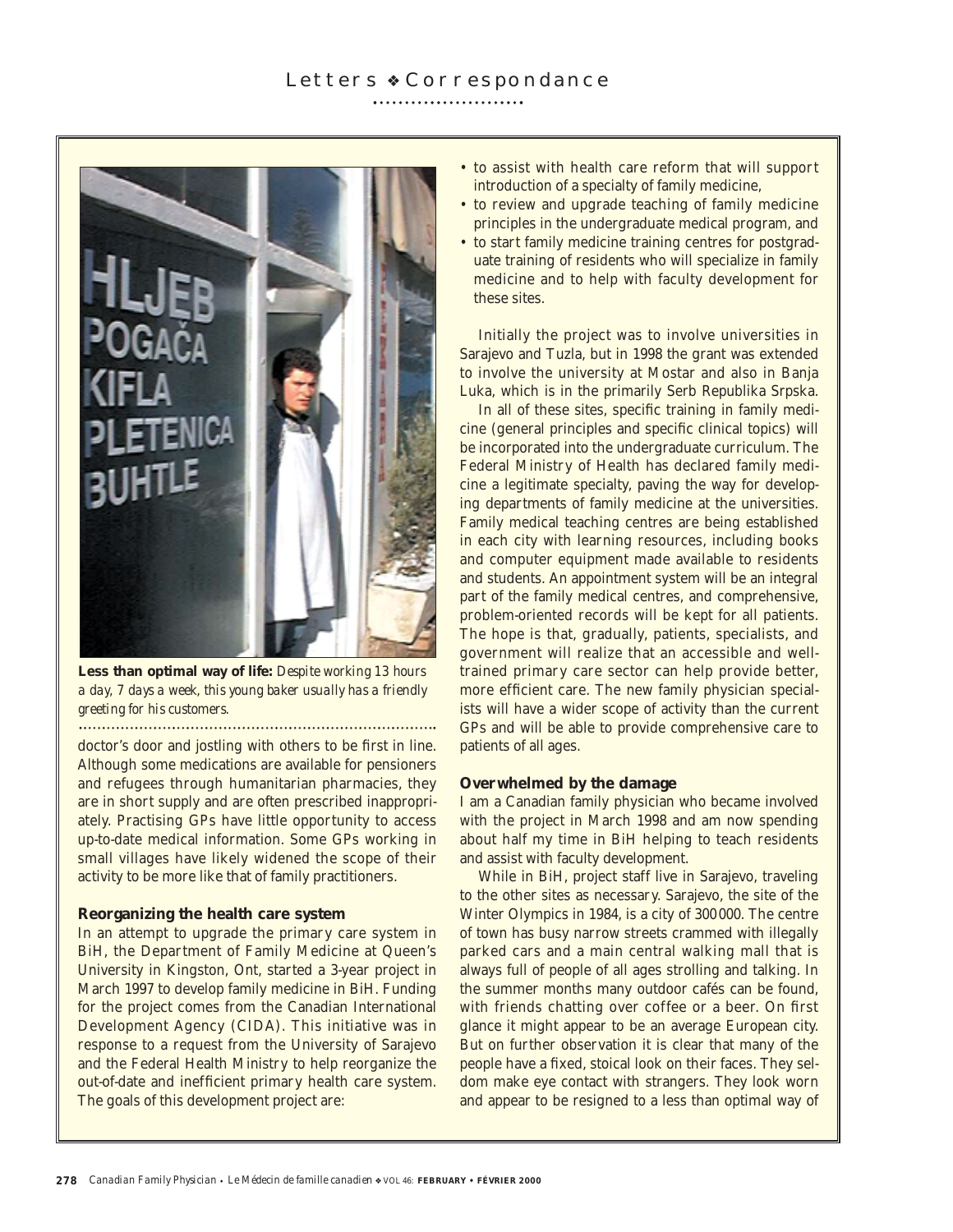

**Tangible reminders of war:** *Buildings damaged during the war remain that way due to lack of funds to repair or tear them down. Homeless people from other parts of the country often live in these buildings.*

life. And if you look around you see many buildings that remain damaged from the war. Some have been repaired, but many still remain in ruins. There is no money to repair them and no money to tear them down.

On my first visit to Bosnia, I was overwhelmed by all the damage that remained even though the war had ended 3 years earlier. I was both drawn to take pictures and embarrassed that I was doing so. I wondered how the people of this city could live surrounded by constant reminders of the trauma they suffered during the 1992- 1995 siege. How could they ignore or block out these memories when they were still surrounded by tangible reminders? I heard stories from every person about their own traumatic experiences during the war, and I began to wonder whether BiH was a whole country suffering, to some degree, from posttraumatic stress disorder (PTSD). And like patients with PTSD, the people have successfully repressed memories of many of the experiences and feelings they had during the war. I know it is below the surface for many of these people, and I wonder how that will affect their health and well-being in the future.

A young friend of mine, a soldier on the front line in Sarajevo during the war, was looking at pictures of the war in a book. He usually talked about the war in a rather matter-of-fact way and seemingly without emotional connection. But on this one occasion, he abruptly became upset and said that he didn't understand what was coming over him. He was feeling all the fear, sadness, and anxiety he had experienced during the war. How many others experience those flashbacks or suffer from PTSD? The triggers must surround them daily. The recent conflict over neighbouring Kosovo, with the steady rumble of NATO planes overhead, has reopened memories